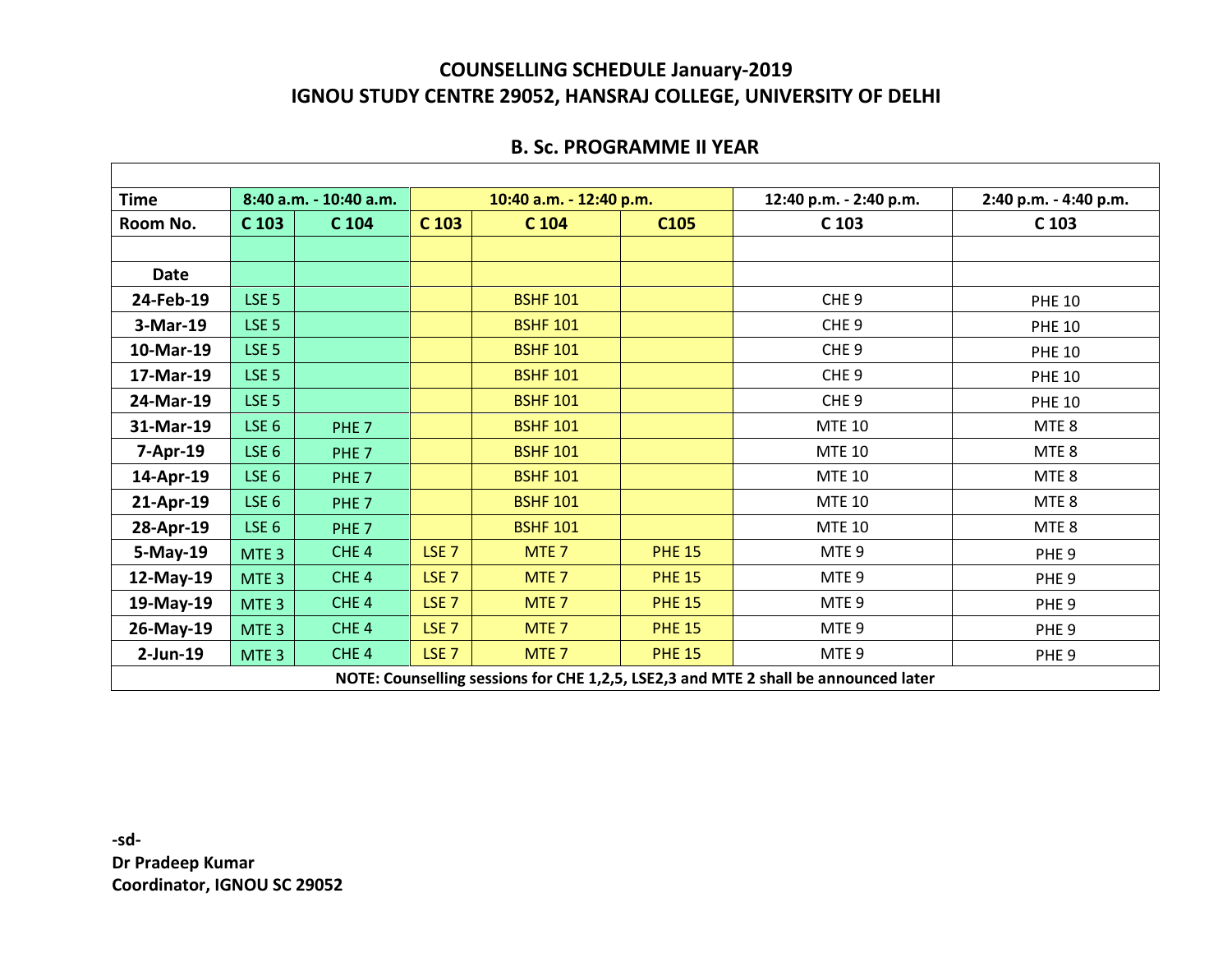# **B. Com. II Year**

| Time        | 8:40 a.m. - 10:40 a.m. | 10:40 a.m. - 12:40 p.m. | 12:40 p.m. - 2:40 p.m. |
|-------------|------------------------|-------------------------|------------------------|
| Room No.    | C <sub>106</sub>       | C <sub>106</sub>        | C <sub>106</sub>       |
|             |                        |                         |                        |
| <b>Date</b> |                        |                         |                        |
| 24-Feb-19   | FST <sub>1</sub>       | ECO <sub>7</sub>        | ECO <sub>6</sub>       |
| 3-Mar-19    | FST <sub>1</sub>       | ECO <sub>7</sub>        | ECO <sub>6</sub>       |
| 10-Mar-19   | FST <sub>1</sub>       | ECO <sub>7</sub>        | ECO <sub>6</sub>       |
| 17-Mar-19   | FST <sub>1</sub>       | ECO <sub>7</sub>        | ECO <sub>6</sub>       |
| 24-Mar-19   | FST <sub>1</sub>       | ECO <sub>7</sub>        | ECO <sub>6</sub>       |
| 31-Mar-19   | FST <sub>1</sub>       | <b>ECO 13</b>           | <b>ECO 14</b>          |
| 7-Apr-19    | FST <sub>1</sub>       | <b>ECO 13</b>           | <b>ECO 14</b>          |
| 14-Apr-19   | FST <sub>1</sub>       | <b>ECO 13</b>           | <b>ECO 14</b>          |
| 21-Apr-19   | FST <sub>1</sub>       | <b>ECO 13</b>           | <b>ECO 14</b>          |
| 28-Apr-19   | FST <sub>1</sub>       | <b>ECO 13</b>           | <b>ECO 14</b>          |
| 5-May-19    | ECO <sub>5</sub>       | ECO <sub>3</sub>        | <b>ECO 12</b>          |
| 12-May-19   | ECO <sub>5</sub>       | ECO <sub>3</sub>        | <b>ECO 12</b>          |
| 19-May-19   | ECO <sub>5</sub>       | ECO <sub>3</sub>        | <b>ECO 12</b>          |
| 26-May-19   | ECO <sub>5</sub>       | ECO <sub>3</sub>        | <b>ECO 12</b>          |
| $2$ -Jun-19 | ECO <sub>5</sub>       | ECO <sub>3</sub>        | <b>ECO 12</b>          |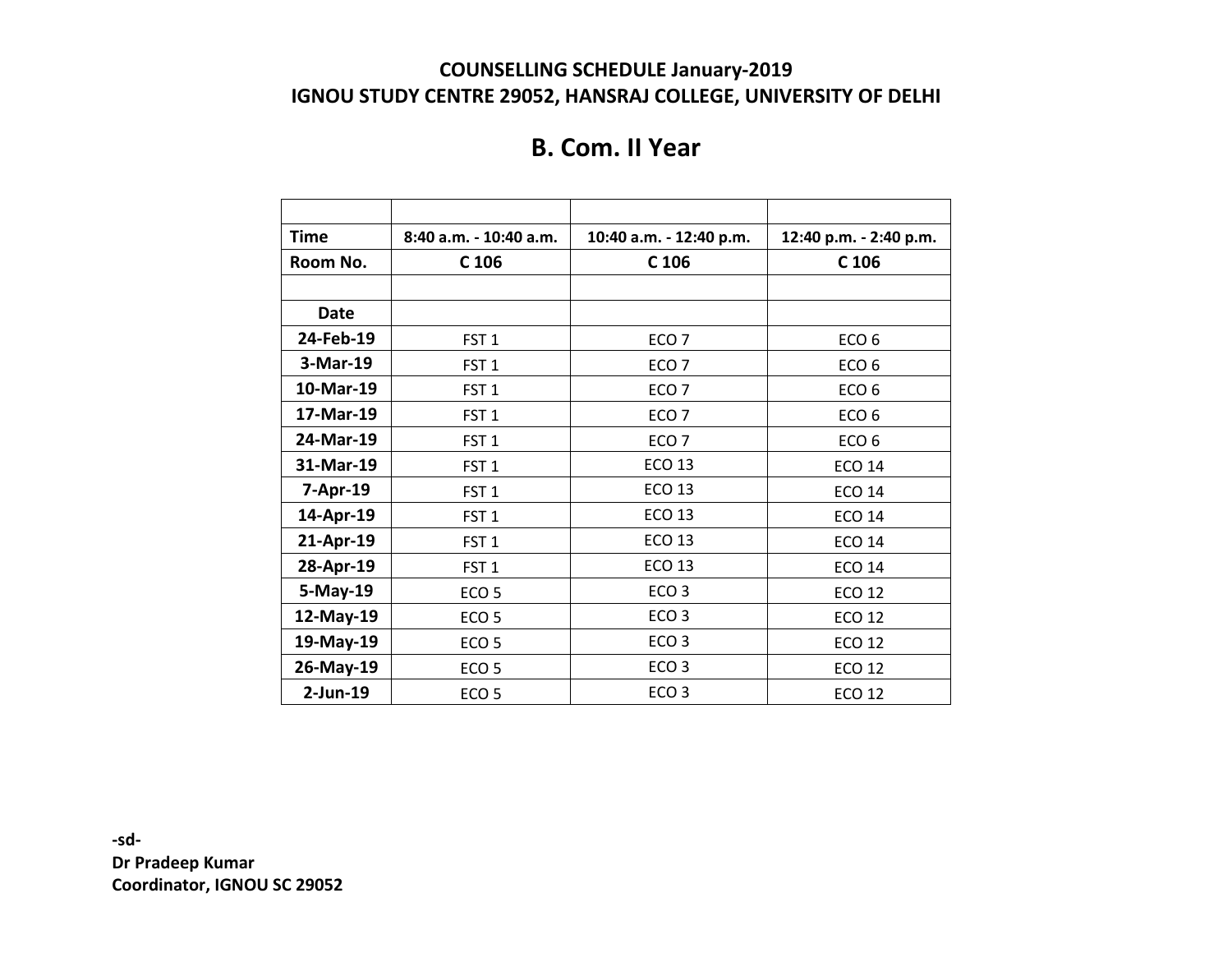# **M. Com II Year**

| <b>Time</b> | 8:40 a.m. - 10:40 a.m. | 10:40 a.m. - 12:40 p.m. | 12:40 p.m. - 2:40 p.m. |
|-------------|------------------------|-------------------------|------------------------|
| Room No.    | C 107                  | C 107                   | C 107                  |
|             |                        |                         |                        |
| <b>Date</b> |                        |                         |                        |
| 24-Feb-19   | MCO <sub>5</sub>       | MCO <sub>3</sub>        | MCO <sub>4</sub>       |
| 3-Mar-19    | MCO <sub>5</sub>       | MCO <sub>3</sub>        | MCO <sub>4</sub>       |
| 10-Mar-19   | MCO <sub>5</sub>       | MCO <sub>3</sub>        | MCO <sub>4</sub>       |
| 17-Mar-19   | MCO <sub>5</sub>       | MCO <sub>3</sub>        | MCO <sub>4</sub>       |
| 24-Mar-19   | MCO <sub>5</sub>       | MCO <sub>3</sub>        | MCO <sub>4</sub>       |
| 31-Mar-19   | MCO <sub>5</sub>       | MCO <sub>3</sub>        | MCO <sub>4</sub>       |
| 7-Apr-19    | MCO <sub>5</sub>       | MCO <sub>3</sub>        | MCO <sub>4</sub>       |
| 14-Apr-19   | MCO <sub>5</sub>       | MCO <sub>3</sub>        | MCO <sub>4</sub>       |
| 21-Apr-19   | MCO <sub>1</sub>       | MCO <sub>6</sub>        | MCO <sub>7</sub>       |
| 28-Apr-19   | MCO <sub>1</sub>       | MCO <sub>6</sub>        | MCO <sub>7</sub>       |
| 5-May-19    | MCO <sub>1</sub>       | MCO <sub>6</sub>        | MCO <sub>7</sub>       |
| 12-May-19   | MCO <sub>1</sub>       | MCO <sub>6</sub>        | MCO <sub>7</sub>       |
| 19-May-19   | MCO <sub>1</sub>       | MCO <sub>6</sub>        | MCO <sub>7</sub>       |
| 26-May-19   | MCO <sub>1</sub>       | MCO <sub>6</sub>        | MCO <sub>7</sub>       |
| $2$ -Jun-19 | MCO <sub>1</sub>       | MCO <sub>6</sub>        | MCO <sub>7</sub>       |
| 9-Jun-19    | MCO <sub>1</sub>       | MCO <sub>6</sub>        | MCO <sub>7</sub>       |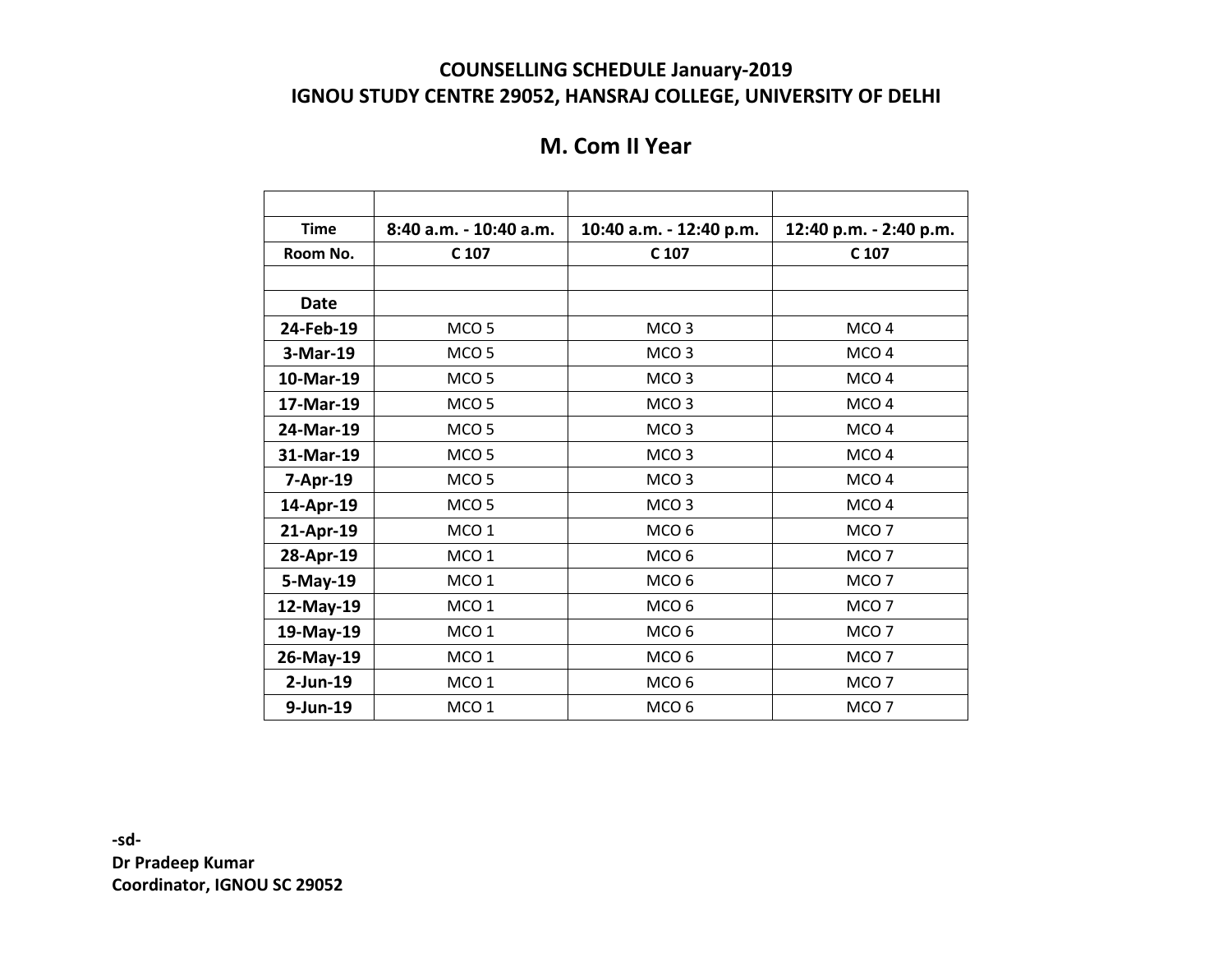#### **NOTE:**

- $\triangleright$  Students must carry their ID cards along with them whenever they visit the study centre for counseling sessions or any other work
- $\triangleright$  The counseling sessions may be reduced/cancelled if the number of learners attending classes is below the desired strength or any other administrative reasons.
- $\triangleright$  The counseling schedule may be modified at any time with prior information to the learners.
- $\triangleright$  Further details will be notified on the college notice board.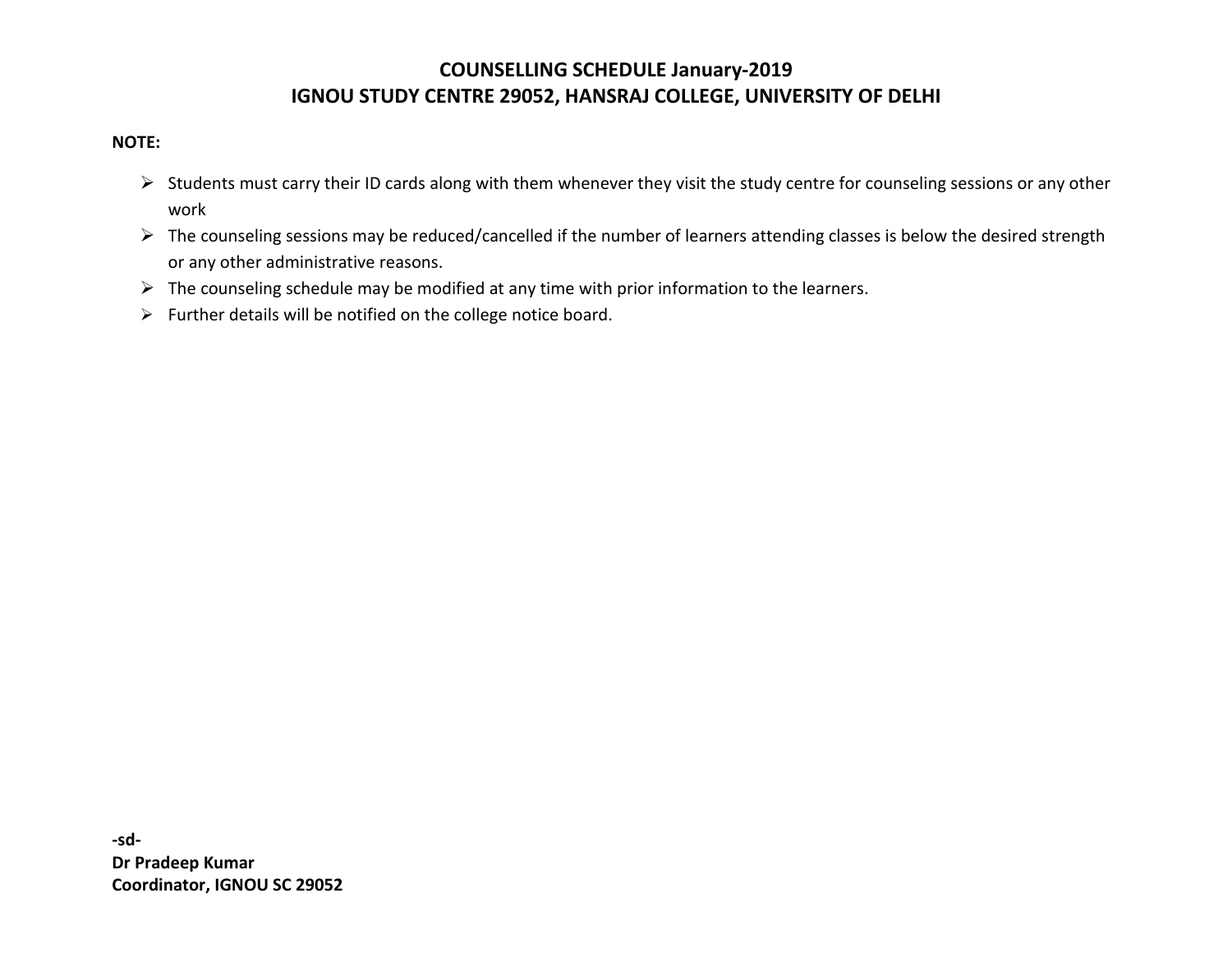# **List of Academic Counsellors**

| Prog.   | <b>Course</b>    | <b>Name of Teacher</b>                                                       |  |  |  |
|---------|------------------|------------------------------------------------------------------------------|--|--|--|
|         | Code             |                                                                              |  |  |  |
| B. Sc.  | <b>BSHF 101</b>  | Dr Kaushal Kumar Gupta                                                       |  |  |  |
|         | MTE <sub>3</sub> | Dr Arvind                                                                    |  |  |  |
|         | LSE <sub>5</sub> | DR. POONAM RANI, DR. ANAND SONKAR, DR. POOJA ARORA, DR. DINESH KUMAR GAUTAM  |  |  |  |
|         | LSE <sub>6</sub> | DR. POONAM RANI, DR. PRATIBHA PANT, DR. POOJA ARORA, DR. DINESH KUMAR GAUTAM |  |  |  |
|         | LSE <sub>7</sub> | DR. ANAND SONKAR, DR. POOJA ARORA, DR. RITA CHAUHAN                          |  |  |  |
|         | MTE <sub>7</sub> |                                                                              |  |  |  |
|         | MTE <sub>8</sub> | Dr Arvind                                                                    |  |  |  |
|         | MTE <sub>9</sub> |                                                                              |  |  |  |
|         | <b>MTE 10</b>    | Dr Arvind                                                                    |  |  |  |
|         | PHE <sub>7</sub> | MR. SUSHIL KUMAR, DR. PRADEEP KUMAR                                          |  |  |  |
|         | PHE <sub>9</sub> | DR. RAVIKANT PRASAD                                                          |  |  |  |
|         | <b>PHE 10</b>    | DR. PRADEEP KUMAR, DR. TANUJ DHAWAN                                          |  |  |  |
|         | <b>PHE 15</b>    | <b>DR. TANUJ DHAWAN</b>                                                      |  |  |  |
|         | CHE <sub>4</sub> | DR. SHAILENDRA KR. SINGH, Dr Nidhi Rawat                                     |  |  |  |
|         | CHE <sub>9</sub> | DR. AMIT KUMAR RAWAT, MR. SURENDRA KUMAR                                     |  |  |  |
|         | FST <sub>1</sub> | Dr Sushil Kumar                                                              |  |  |  |
|         | ECO <sub>3</sub> | Dr Manjit Singh                                                              |  |  |  |
|         | ECO <sub>5</sub> |                                                                              |  |  |  |
| B. Com. | ECO <sub>6</sub> | Dr Manjit Singh, Dr Yogesh Kumar                                             |  |  |  |
|         | ECO <sub>7</sub> | Dr Shashank Vikram Pratap Singh                                              |  |  |  |
|         | <b>ECO 12</b>    |                                                                              |  |  |  |